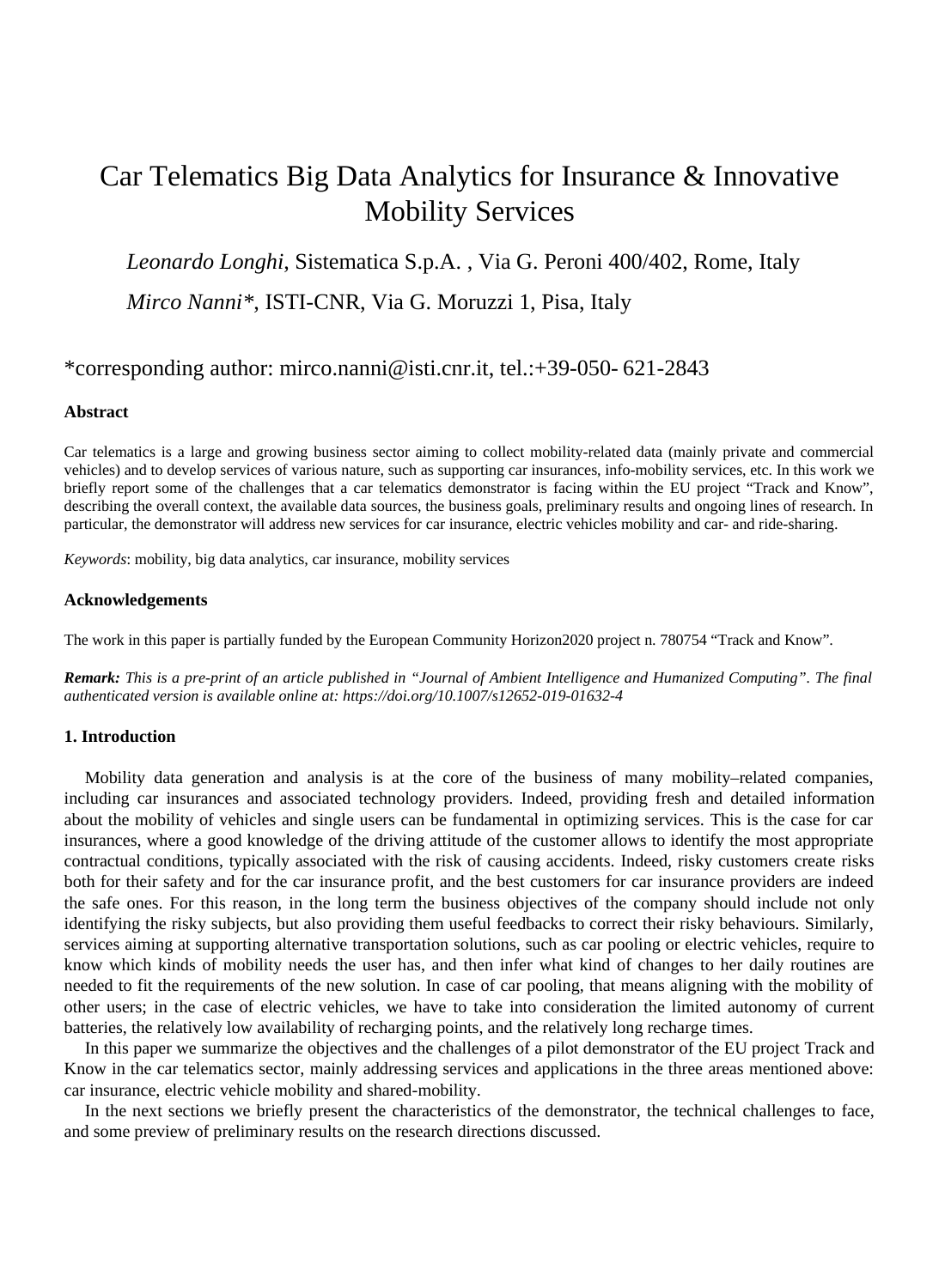# *2* **2. The Car Telematics demonstrator**

# *2.1. Car telematics core business*

The Car telematics core business is to collect data from telematics devices and develop advanced solutions and algorithms for sophisticated data analysis, in order to help insurance companies assessing the insurance risks, provide services for the management of accidents, and to facilitate communication between companies and customers. Furthermore, an increasing number of car telematics companies provide services to car manufacturers, the main activities being the following: developing statistics algorithms on individual driving styles and habits, help the car manufacturer to create custom warranty programs derived from driving behavior and offer personalized services to its own customers.

# *2.2. Data sources for the car telematics demonstrator*

The main information sources involved in this demonstrator are the following, provided for a large set of private vehicles:

- Positions: a list of timestamped WGS84 GPS position (latitude and longitude) related to anonymized vehicles (via anonymous IDs) with an additional labelling about the vehicle travelling status, the satellite connection status and the cardinal orientation of the car.
- Events: position data (as above) enriched with threshold-base labels describing motion events occurring in a given times stamp, such as harsh acceleration, harsh braking and (possibly multiple) harsh cornering, with additional accelerometer metrics related to each event position.
- Crashes: position data (as above) related to crash events with additional accelerometer metrics (tri-axial average and tri-axial maximum accelerations).
- Car models: a list of registries about car age, brand and model, related to the anonymous vehicle IDs.

The data for the demonstrator covers three geographical areas (see Figure 1), representing three very different and important situations to be considered in the analyses and services:

- A very large city (London, UK)
- A moderately large city (Rome, Italy)
- A whole region, composed of variable-size cities (Tuscany, Italy)



Fig. 1. Geographical areas covered by the data employed in the demonstrator

Also, the data provider has different penetration indexes in the two countries involved (the difference is an order of magnitude), thus providing a natural testbed for analysis tools over heterogeneous data richness, including transfer learning issues.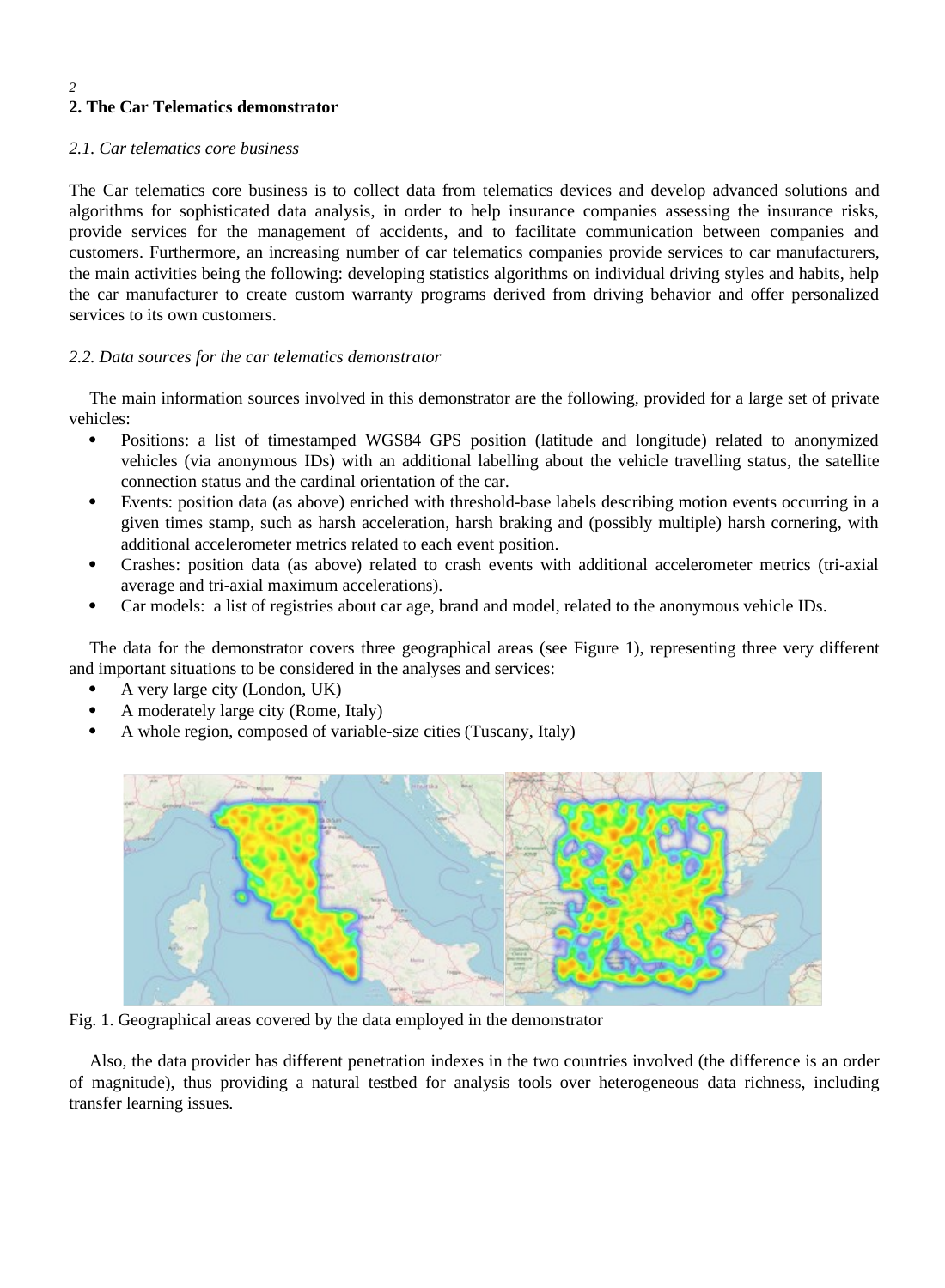#### **3. Business objectives of the demonstrator**

We divide the discussion into the three main application areas of the demonstrator: car insurance, electric mobility, shared mobility.

#### *3.1. Car insurance*

Car insurance is one of the most important application fields of car telematics, and the movement data collected by the latter is typically used to provide several services to end users, such as pay-as-you drive contracts, anti-theft control and prompt emergency rescue in case of accidents.

A fundamental task of car insurance companies is to find the most appropriate policy pricing for a customer, which consists in a trade-off between profit and competitiveness. The most intuitive way to do it is to estimate the customer's risk of having accidents in the near future, since high-risk ones are likely to cause the company a loss (paying the costs of her accidents) while low-risk ones are more likely to provide a plain profit. This business case stems from this idea.

The basic objective is not only to recognize the real risk level of a customer, but also to understand possible causes. Therefore, we aim to two distinct results:

- **Predicting the Customer's risk score**: given a car insurance customer, provide a risk score relative to the near future, e.g. the next year or the next three months. We expect this estimate to be greatly dependent on how the customer drives and the conditions of the surrounding environment (traffic, etc.).
- **Inferring risk mitigation strategies**: given a car insurance customer and her risk score, we would like to identify the characteristics of her driving that mostly determine her risk score. From a prescriptive viewpoint, that will provide the customer indications of how to improve her risk score, with benefits for her (in terms of safety and insurance costs) and the insurance company (in terms of costs for accidents).

As the raw mobility data collected by car telematics companies is limited to positions and events of the vehicle, with no vision of what happens around it, it is clear that in order to achieve our main goals we need to add some information about the context. That means enriching raw data with external data sources, such as weather conditions and traffic status, or inferring characteristics of the territory from the mobility data itself.

Similarly, the raw mobility data describes elementary events (position, acceleration, etc.) whereas any proper modeling requires a higher-level vision of what is happening to the user. Such higher-level ones should provide some clear semantics, e.g. some typical maneuvers that involve sequences of deviations, sudden decelerations, etc. Recognizing and making them explicit is expected to be an important need.

Finally, the data involved in this business case imposes several access restrictions that inhibit the end-user of applications to directly access them. The motivations for such restrictions range from individual privacy to competitive advantage of the data provider. Therefore, in order to make the solutions developed practically applicable in an industrial scenario the following important requirement emerges: the data processing that starts from the raw data and terminates with the final results must work essentially unmanned, i.e. without the user interacting or accessing anything but highly aggregated data, e.g. the final risk scores and associated mitigation strategies.

#### *3.2. Electric mobility*

While the EVs industry and their adoption is expanding in most EU countries, the switch from fossil fuel to EVs still suffers from a lack of a clear understanding of the pros, cons and habit changes that each user is going to experience. The overall target of this business case is to provide objective, data-driven means to measure such aspects and let companies and individual users to evaluate the ease of conversion to EV mobility.

Electric mobility requires the development of new systems that are natively integrated with control, diagnostics and vehicle connectivity systems. With the new systems under development there will be the possibility for each driver to be able to monitor the performance of the electric vehicle with simple Apps, as well as allowing the use of a lot of information on the status of the vehicle components (e.g. battery charge level, etc.) or to receive intelligent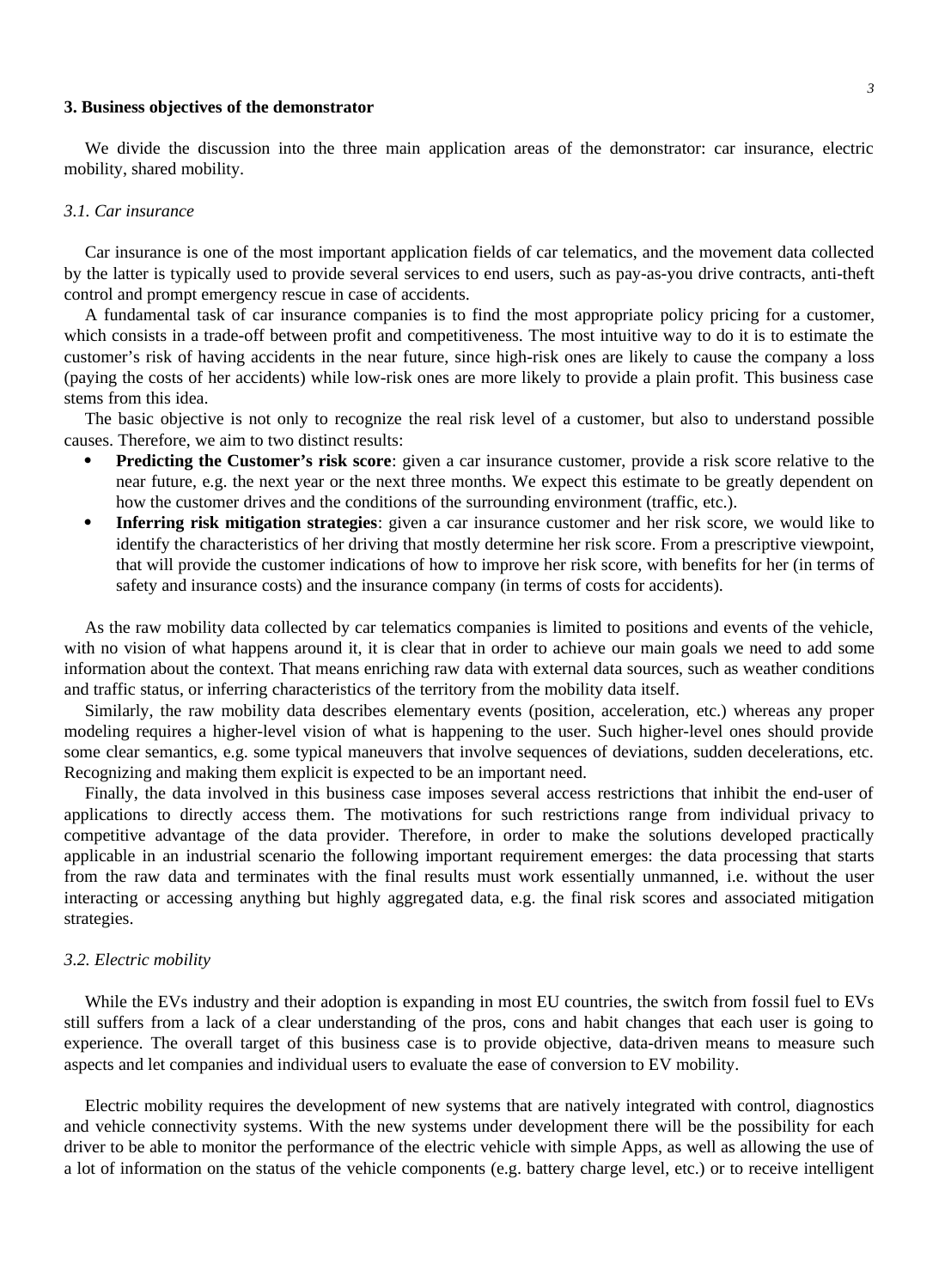alerts during the event of inadvertent interruption of the top-up, unexpected movement, and access to real-time positioning services or sharing of driving data. Furthermore, the growing spread of electric vehicles will also lead to an evolution in the insurance world, since the components that make up electric vehicles, such as batteries, will also be insured. The impact will also be significant in the long-term fleet rental sector, where the transition to electric mobility will favor the spread of new business models, such as pay as you charge, always based on telematics.

The main focus of this demonstrator is on understanding the impact of EV switching on the individual:

 **Estimate Costs/Benefits of EVs for the individual**: given an individual customer with her mobility history, evaluate her costs or savings in terms of money and time in case of switching towards an EV. That should take into consideration daily mobility needs, and therefore usual paths, as well as charging point availability (with corresponding detours from the fastest trip) and charging times.

Such general goal will require to understand the mobility needs of the users both at the individual and at the collective level, identifying the most frequent areas of interest or the most frequent or typical routes adopted, as that can help assessing the relevance (weight) of the area or route for the main objective.

A key task involved is to derive the consequences of the limited autonomy and longer recharge times of EVs compared to traditional vehicles, since these two factors might make some fossil fuel-based trip impossible or uncomfortable for an EV. Finding EV-compliant alternative routes for the travels of a user, possibly differentiating among trips of different nature (systematic vs. occasional, long vs. short, easy to substitute with public transport vs. others), and measuring their efficiency constitutes a starting point for the main objective.

# *3.3. Shared mobility*

*4*

Sharing vehicles (either through car-sharing or by ride-sharing, i.e. using the user's private vehicle) is a basic measure to reduce traffic congestions, the derived environment footprint, and the personal costs (fuel consumption as well as maintenance costs).

Car-sharing is increasingly becoming a popular, flexible and affordable mobility solution that grows progressively in the metropolis all over the world. It is a simple, ecologically sustainable and alternative paradigm of mobility, especially from an environmental point of view, because it decreases the mean insurance and maintenance costs of the car, especially in congested urban centers.

The latest research in the area of Shared Mobility predicts that the global carpooling market will grow at a compound annual growth rate (CAGR) of 8% from around 22 million users in 2017 to 47 million in 2025, with more than 500,000 vehicles by 2025 (Frost and Sullivan 2016).

For this reason, car telematics companies are venturing into providing technological solutions for Shared Mobility that also include advanced fleet management and insurance telematics for operators in the Mobility sector and for rental companies.

Despite the clear difference between the two cases, EVs mobility and vehicle/ride-sharing have several common points. In particular, both of them would greatly benefit from a clearer understanding of the pros, cons and habit changes that each user is going to experience when she joins it. The overall target of this business case is to provide objective, data-driven means to measure such aspects and let service providers and individual users to evaluate the ease of adoption of car-pooling and/or car-sharing.

We remark that studying car-pooling and studying car-sharing are rather distinct problems, yet they share a large part of concepts and basic tasks, and therefore they are discussed here as a unique subject. Our main focus here is the following:

 **Estimate Costs/Benefits of car/ride-sharing for the individual**: given an individual customer with her mobility history, evaluate her costs or savings in terms of money and time in case of adoption of car/ridesharing. That should take into consideration daily mobility needs, and therefore the importance that each trip has in the overall mobility demand of the individual.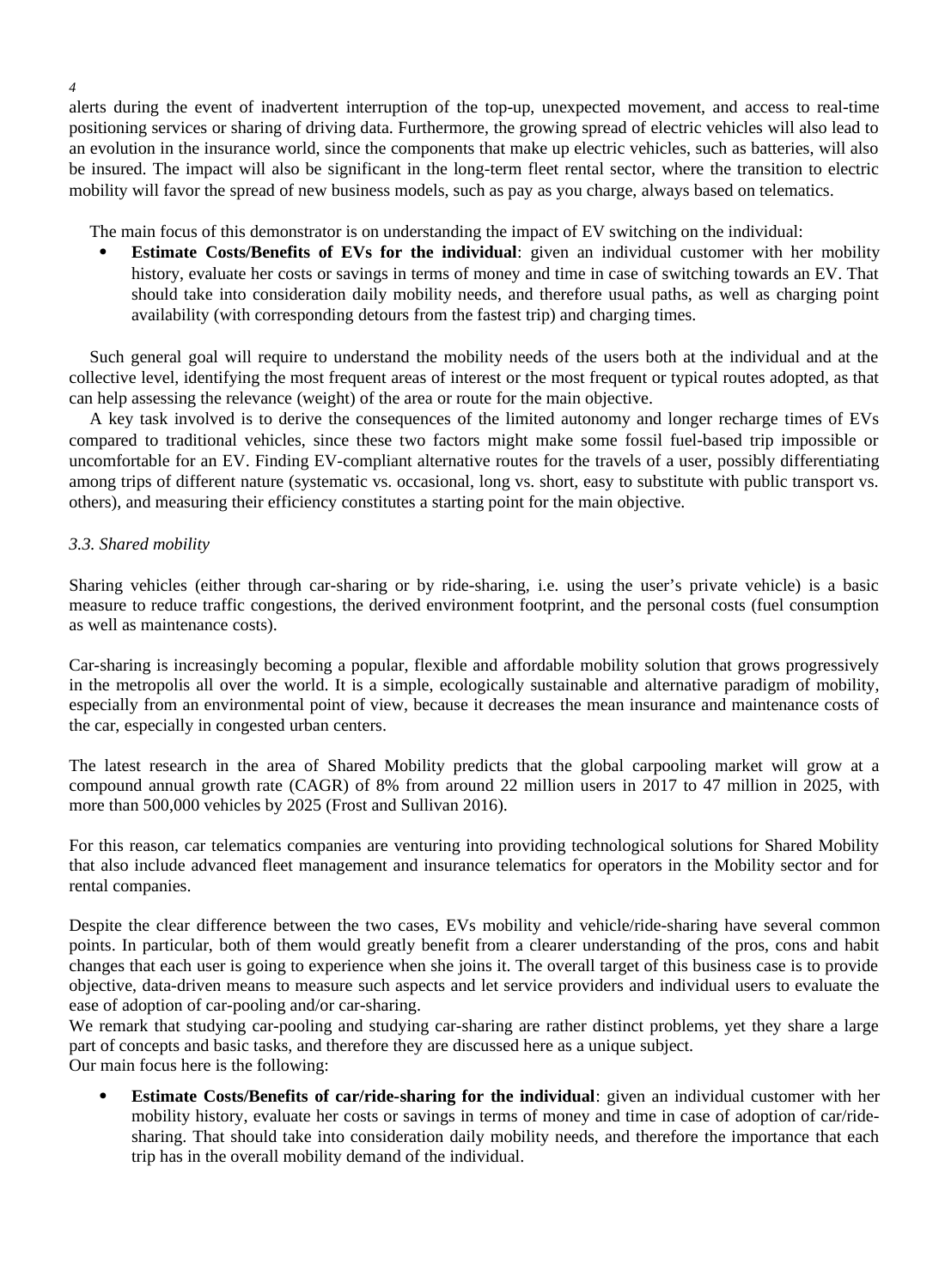Synchronizing with other users (to travel together in the ride-sharing case, or to take the shared car in the other case) usually affects the efficiency of the travel in terms of time delays and slight changes in the itinerary. Finding car/ride-sharing alternative routes for the travels of a user (maybe focusing on the most relevant ones) and measuring their efficiency constitutes a starting point for the main objective.

# **4. Technical challenges**

The business cases described in the previous section present several challenges from the technical viewpoint, since they mostly require a deep understanding of human mobility starting from raw data lacking any detailed semantics. In this section we discuss some of the most important ones.

# *4.1. Preprocessing, or Dealing with data quality issues*

The large-scale collection of mobility data inevitably brings several quality issues due to a number of causes, yielding either imperfect records (for instance, due to GPS error or incorrect device configuration) or missing ones (for instance, lost data packages). Trying to mitigate such issues requires an ad hoc approach that studies the characteristics of the data sample at hand. In particular, several analyses require the reconstruction of trips out of raw GPS points recorded for each device: determining the start and end of each trip in a precise way requires specific heuristics (e.g. Mousavi, S., Harwood, A., Karunasekera, S. et al. 2017); reconstructing the detailed path (which roads were traversed) might require map matching and similar solutions; also, singling out noise and errors of moderate size in the data (e.g. a distortion large enough to move a point over the wrong road segment, yet too small to be spotted by visual inspection) can be very challenging.

#### *4.2. Semantic enrichment*

Adding semantics to the raw data and its aggregations (e.g. trips) can be realized either joining external information, or inferring it from the data itself. Examples in the first case, already considered in the project, include attaching to each GPS location the weather conditions, local traffic and points-of-interest around it. For the second case we mention the identification of recurrent trips (see more in the next item of the list) or the spatial aggregation of driving events aimed to identify areas were some specific behaviours are more frequent, e.g. bad road conditions leading to frequent sudden decelerations.

# *4.3. Individual-centered mobility modeling*

A specific type of semantics is related to the meaning that the different parts of the mobility have for the individual: recurrent vs. systematic trips, frequent locations vs. single visit ones, transit locations vs. long stays, etc. To infer this type of information we need to model the mobility of the individual as a whole, creating a single, complete picture of it. This process is currently ongoing exploiting Individual Mobility Networks (Rinzivillo et al. 2014), a network-based representation that integrates important locations, movements and their temporal dimension in a succinct way. Such model allows several different types of inference (detecting the purpose of the trip, simulating realistic mobility agendas, etc.), in contrast to others that are tailored around a specific objectives, e.g. predicting next location (e.g. Amirat, H., Lagraa, N., Fournier-Viger, P. et al. 2019). Integrating as much information as possible in a single formalism and inferring from it mobility indicators useful for the predictive/prescriptive purposes of the demonstrator are among the key challenges.

# *4.4. Prediction of (crash) risk probability*

Risk in this context means probability of accidents, which are (in statistical terms) rare events. That, together with the lack of a clear set of predictive indicators to adopt, make the risk prediction a difficult task. The approach under development will take into consideration several aspects, ranging from the driving behaviour of the user to the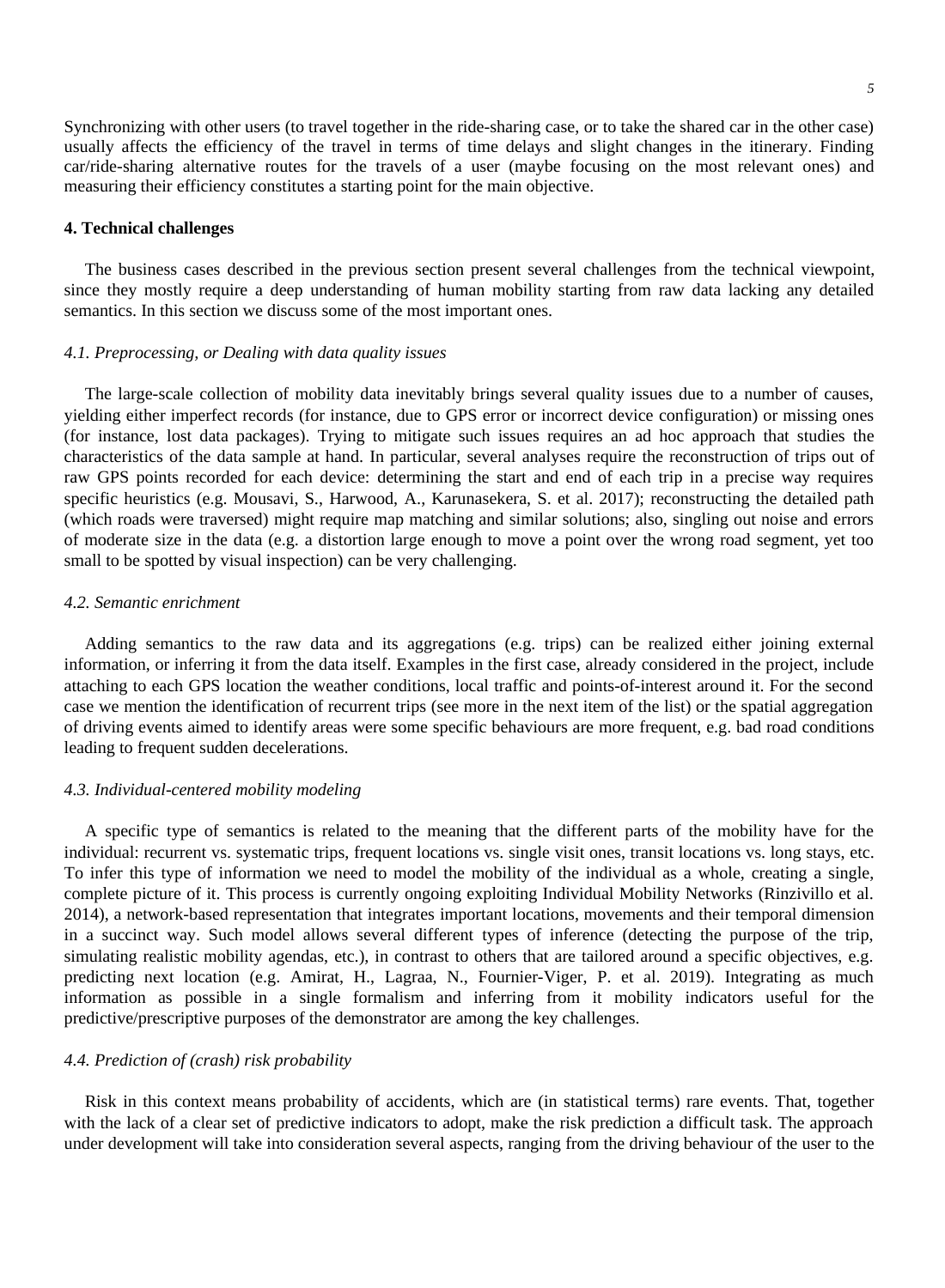*6*

types of environment she usually traverses – the latter includes both static information, such as road categories, and dynamic ones, such as weather during driving time.

# *4.5. From prediction to prescription*

Achieving a good prediction accuracy often conflicts with the understandability of the predictive model. It is well known that in difficult settings very complex models (deep learning, large random forests, etc.) can achieve far better performances than simpler ones (decision trees, Bayesian classifiers, etc.); yet, the former are usually not human understandable. One of the central objectives of this demonstrator is the extraction of risk mitigation guidelines for the user (the driver), which means we are interested in understanding which factors made a driver a risky one, in order to propose changes in such behaviours that can reduce the risk. While that makes simpler models more appealing, the project will explore also methodologies coming from the "explainable AI" community, aimed to extract from a black-box model an explanation for each prediction obtained, in particular the field of adversarial learning that tackles similar problems – though with very different purposes.

## *4.6. Models Transferability*

The various types of mobility models involved in this demonstrator are expected to be highly dependent on the specific geographical area under study. For instance, it has been empirically verified that the trip purpose prediction models proposed by Rinzivillo et al. (2014) work very well in the areas where they were extracted, their performances degrade dramatically if applied to areas with different characteristics. At the same time, not all areas of interest for the demonstrator are equally well covered by data, due to the non-homogeneous penetration of tracking devices, making it difficult to build different models for different areas. For instance, the penetration of GPS vehicle trackers in UK is an order of magnitude lower than Italy, and other countries where this market just started show even lower values. All this calls for methodologies that make it possible to adapt models built in datarich areas to less rich ones, basically a geographical instance of the general transfer learning problem (Pan and Yang 2009).

#### *4.7. Defining proper notions of electrificability and shareability of individual mobility*

Measuring how much the mobility of an individual is compatible with alternative transport modalities – in our case, EVs and car sharing/pooling, both with their own constraints – is a not well defined problem. Existing work measured the ratio of trips that are perfectly compatible with them (Guidotti et al. 2017, Janssens et al. 2012), but without a more realistic evaluation of the effort required on behalf of the user to adapt her whole mobility. In the case of EVs, that means changing times and routes to intercept charging stations when needed. Moreover, mobility optimization might intersect energy distribution issues, including the balance of energy consumption on the grid or how to use vehicles as potential distribution means; for car sharing/pooling, it means to change times of travels, or even reschedule part of them. Providing such definitions and the tools for computing their values is another challenge the project (and this demonstrator in particular) is going to pursue.

## **5. Preliminary results and insights on the data**

This section summarizes some of the first insights and preliminary results obtained over the datasets adopted in the demonstrator, and focused on the main demonstrator objectives and most promising analytical tools.

#### *5.1. Mobility-based Characterization of Geographical Areas*

Most analyses and models extracted from data are highly dependent on the characteristics of the territory under study. In particular, it is known that mobility models extracted in one region might not work well in other ones, thus raising an issue of transferring models across different areas. In this direction, the technical activities of the Track & Know project are addressing the problem of characterizing different areas based on a wide variety of indicators, with the aim of better assessing the similarity of different geographical areas (the idea being that models are more easily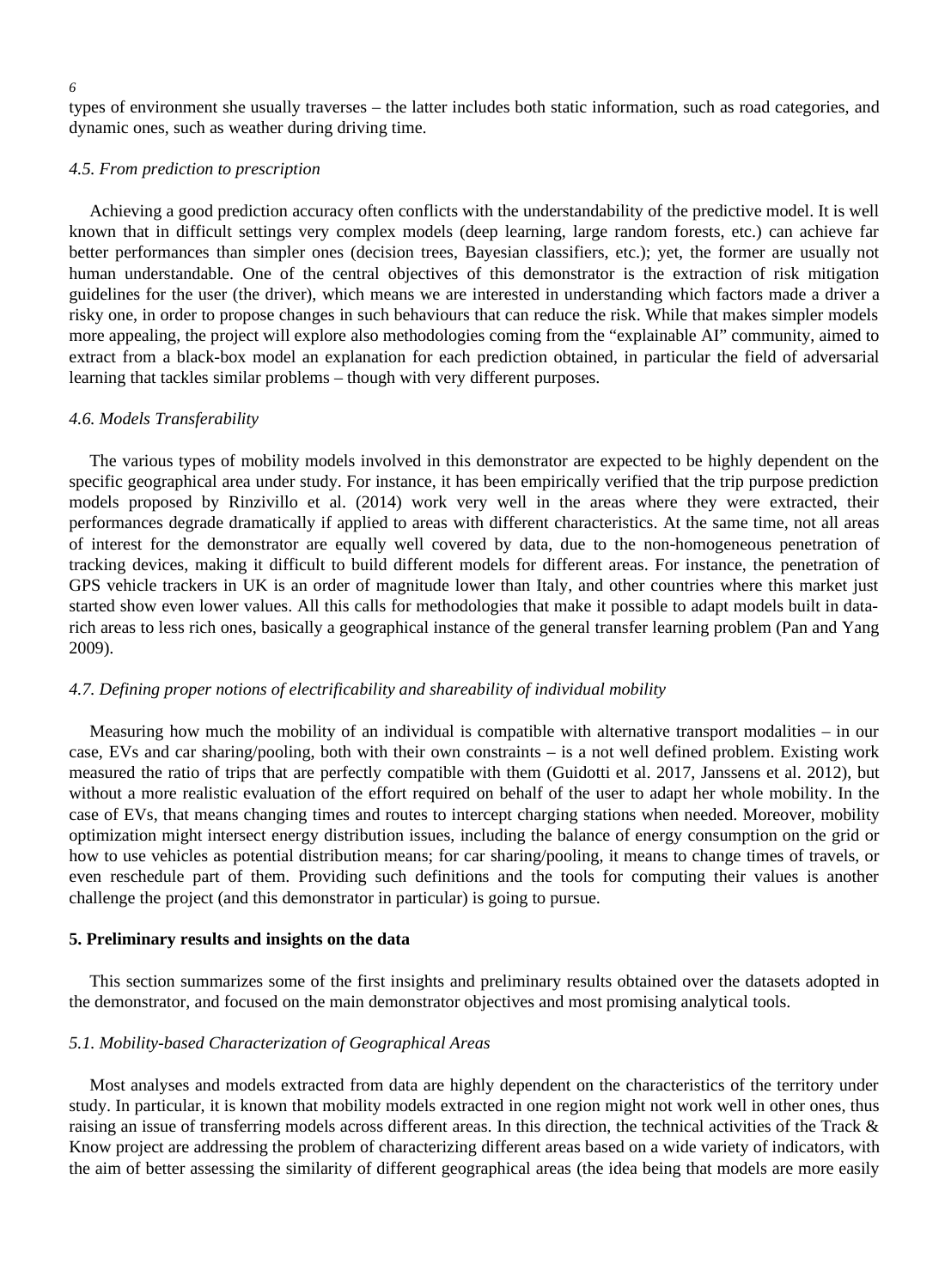transferrable between similar areas) and possibly devise mechanisms to adapt models across areas with different characteristics.

The initial exploration on this line considered the following families of mobility-based city indicators:

- Spatial Concentration of population: various measures of concentration are computed over each city, including spatial entropy and Moran's I, based on a fixed tessellation of the territory.
- Traffic flows distribution: starting from the traffic network among the sub-areas of a city, various indexes are computed, such as the modularity index (Newman 2006), as well as the fitness of such traffic distribution with standard mobility models like the gravitational model (IZA World of Labor 2016).
- Distribution of IMNs properties: for each individual estimated to be resident in the city, we build his mobility network (Rinzivillo et al. 2014) and analyze its network features, such as number of nodes, etc.
- Road network and traffic concentration: the static structure of roads in the city is analysed, by computing for instance their spatial concentration, and by joining them with real mobility data we measure how much the traffic is concentrated in a few km of roads.

Examples of the above mentioned measures are shown in the following figure, plotting their spatial distribution over the Tuscany region. It is clearly visible that most indicators have a rather high heterogeneity over the territory, meaning that each city shows some difference from others, including close ones. At the same time, each indicator is significantly different from the others, thus bringing potentially useful and non-redundant information.



Fig. 2. Spatial distribution of sample city indicators over the Tuscany region: (a) Population entropy, (b) Modularity, (c) Fit to gravitation model, (d) N. of nodes in IMNs, (e) Roads concentration, (f) Traffic concentration.

# *5.2. Individual Mobility Networks*

Based on the paradigm introduced by Rinzivillo et al (2014), the mobility of an individual can be summarized by a graph representing the locations visited by the user (inferred from the single start- and end-points of each trip performed) and the transitions between locations, together with spatio-temporal distributions associated to each location and transition. IMNs are a basic tool to analyze the population of an area through the characteristics of the individual that live there. First explorations show that the differences across different areas are not easy to spot through direct visual inspection, as shown in the following figure.



Fig. 3. Sample IMNs for 6 different cities in Tuscany. Apparently, no clear visual feature characterize cities.

Therefore, new ways of representing, aggregating and visualizing IMNs are under study, to enable a more effective comparative analysis of different territories.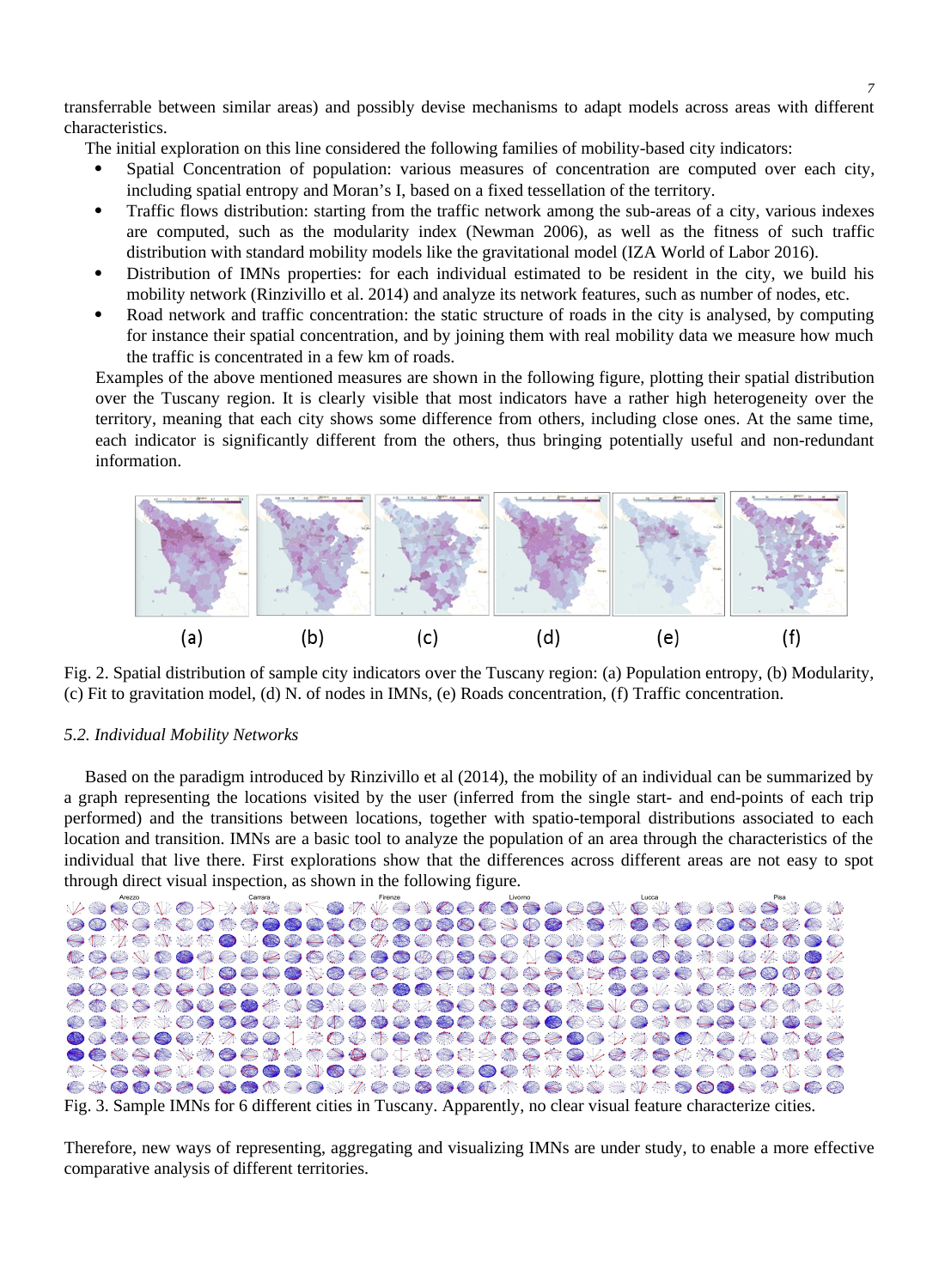In addition to that, human mobility is a dynamic phenomenon that can change significantly in time, and therefore IMNs can represent the gradual evolution of users' changing mobility needs. The following figure shows an example where the IMN of a user has been computed over two months (left) and then recomputed over the following two months (right).



Fig. 4. Temporal evolution of a IMN computed over 2–months periods. Changes in mobility are clearly visible.

In can be easily seen that while the core parts of the user's mobility are preserved (North of the city), its spatial range extended significantly over new areas. Also, the frequency of visits of the new areas (represented by the size of the corresponding nodes) suggest they became part of the user's routines. How to integrate such evolution patterns in a comprehensive model of human mobility is a challenging question that is currently under study.

# *5.3. Geographical Transfer of Mobility Models*

As previously discussed, the data availability in the mobility domain is often heterogeneous, allowing to build strong models (for instance, predictive ones) on some geographical areas where rich data are accessible, but not on other, less rich areas. It is well known that any (non-trivial) mobility model is tightly linked to the area it describes, therefore we expect that a good model built on a (data-rich) area does not work equally well on different regions.

There are two main ways to tackle the problem. One consists in developing a strategy that takes a strong model built on a specific area A and adapts it to work on a different area B by exploiting the (relatively little) information available over the latter. The already cited approaches in Rinzivillo et al (2014) represent examples of such line of work. Another, simpler way consists in recognizing which are the areas where the model developed on area A is likely to perform well. This clearly requires to study the features of the areas that make them somehow compatible, i.e. they apparently obey to the same kind of rules. In the following we briefly report some results obtained on this second direction, where the city descriptors introduced in a previous section (Mobility-based Characterization of Geographical Areas) have been deployed to group cities into clusters.

First, a simple prediction problem is defined: predicting the traffic of the next hour in key areas of a city. In particular, each of the 270+ municipalities of Tuscany, Italy was divided in a regular grid and 10 representative cells were selected, 5 among the top 10% traffic and 5 within the 80-90% percentile of traffic. For each city, then, a time series representing the aggregate hourly traffic volume of such cells is obtained, and the prediction task is to predict the next value based on previous ones. The prediction model adopted is a standard XGBoost regressor (Chen and Guestrin 2016). The next figure shows four sample cities analyzed (a) and a sample hourly time series (b).

#### *8*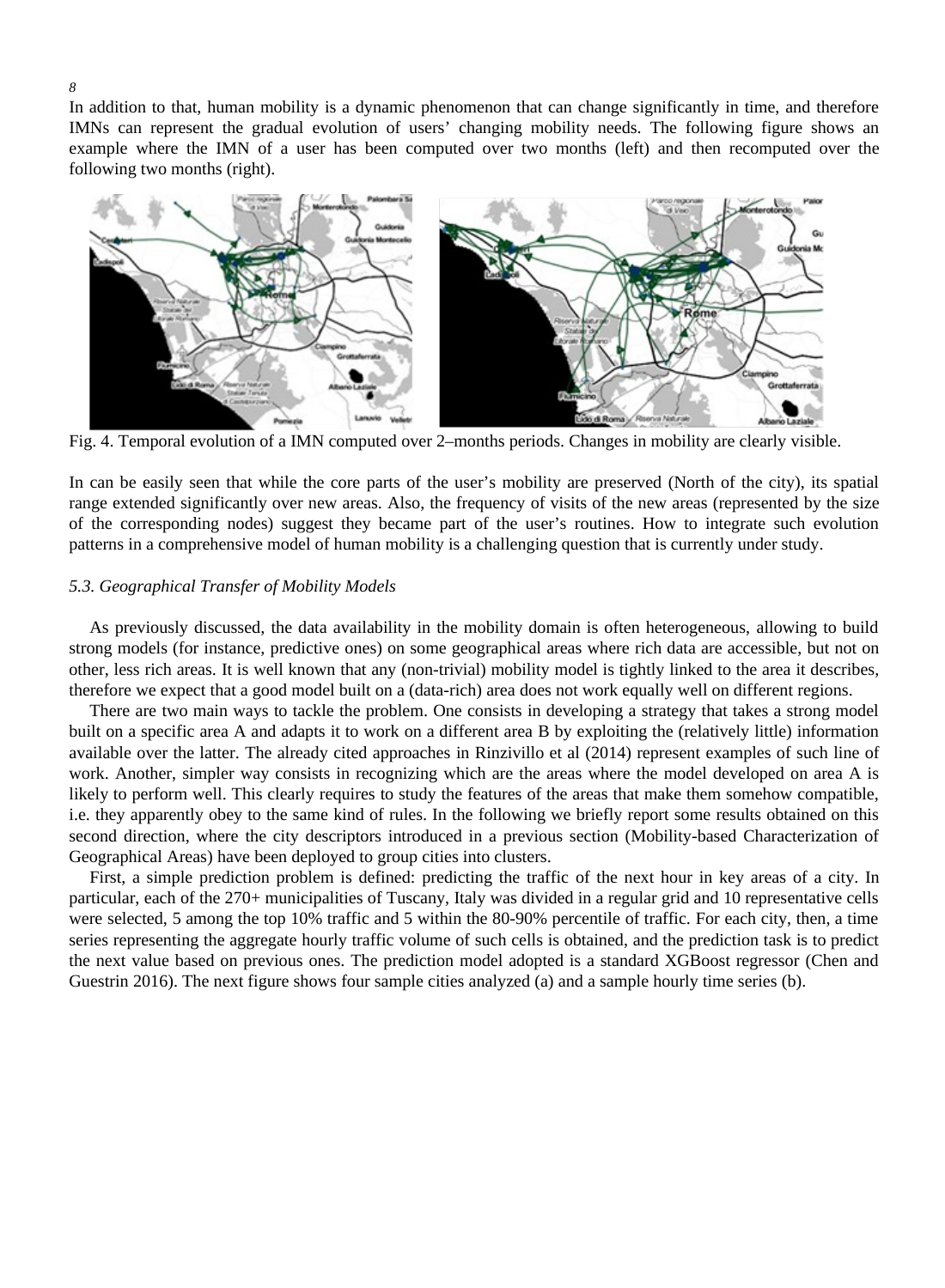

Figure 5: sample cities analyzed (a), sample hourly time series and (c) normalized root mean square error (NRMSE)

The matrix in Figure (c) shows, for each pair (A,B) of cities, the normalized RMSE (root mean square error) of predictions obtained on B by using the model learnt on city A. The cities have been clustered through a hierarchical agglomerative method based on the city features already introduced in Section 5.1, which yielded 4 clusters. The matrix described above has the rows and columns sorted according to the cluster each city belongs to, resulting in a block matrix, blocks being delimited by red lines. What we can see, is that blocks on the diagonal, corresponding to cities in the same cluster, exhibit a brighter color than others, which means that the NRMSE error tends to be smaller. This provides a first evidence that the cities that look similar based on the features studied above are also homogeneous in terms of rules that drive the evolution of traffic volumes, and therefore the prediction model is more easily transferrable among them.

The results shown above are obviously just a first step towards the overall objective. Indeed, the prediction problem and the model adopted were rather simple, whereas in real applications, including those considered in this paper, both problem and model are expected to be much more complex and challenging. Moreover, the approach followed here, i.e. recognizing pairs of model-compliant cities, is effective only if the data-rich cities available cover most of the city types (the clusters in our experiment) we expect to meet, since in that case each city can be served with a model built from a data-rich city of the same type. Data-poor cities of different types would be not associated with any model. The more general solution consists in defining adaptation strategies (possibly based on the same city features considered here) that allow to customize a model to the specific city we need to apply to.

## *5.4. Crash Prediction*

Predicting the crash risk of a user is a difficult task, since it is in general affected not only by how the user drives, but also by external factors, including other drivers. The existing literature addresses the problem from various perspectives. A large body of works focus on real-time prediction of individual crashes, i.e. try to identify the events that lead to a crash in next few seconds, thus providing feedbacks to the user as she drives, e.g. Wang, Xu and Gong (2010). Other approaches work on identifying areas that show characteristics usually associated with accidents, such as increased traffic density, adverse weather conditions, etc., e.g. Lee, Hellinga and Saccomanno (2003) and Mannering and Bhat (2014). While extremely useful, such approaches result to be not applicable to fields like car insurance, where we are interested in creating a general risk profile of the user, thus implicitly involving the prediction of her crash risk in the long run, such as few months in the future. Only few, early works are available on this direction, e.g. Wang et al. (2017), limited to simplistic approaches.

In this preliminary exploration of the problem, we focused on such long-term prediction of crash risk, and we measure what kind of performances we can expect to reach with simple users' features. In particular, experiments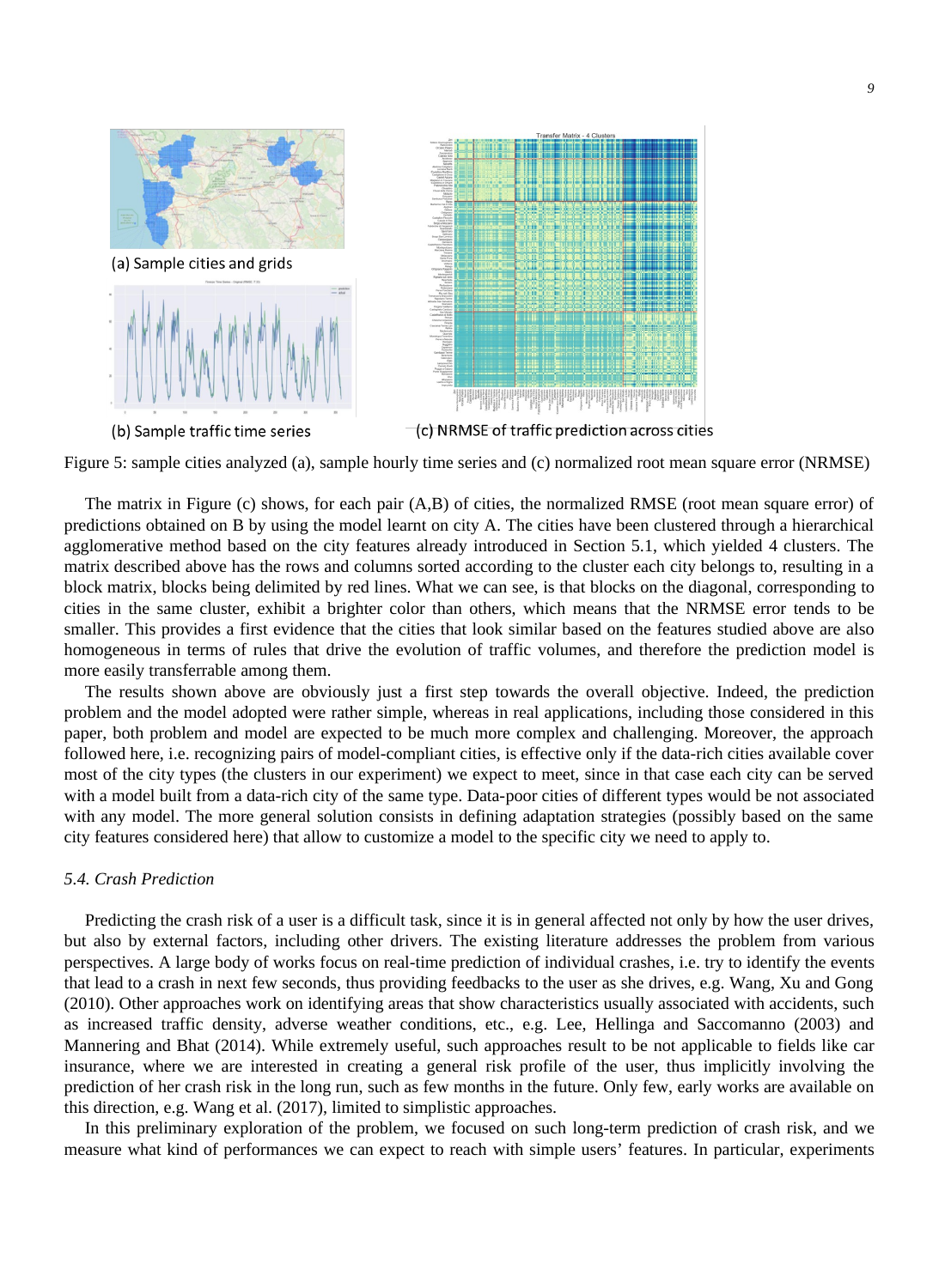consist in characterizing each user by his mobility data in a time window of three months, and try to predict the presence of crashes in the next month.

The features adopted fall in the following three categories:

- Travel features: length and duration of trips, also split into periods of the day or of the week
- Events features: frequency and intensity of driving events, i.e. accelerations and decelerations, divided by event type and temporal intervals
- Car brand and model

The prediction was performed with various methods, including Random Forests, Support Vector Machines and Neural Networks. RFs yielded the best and more stable results, shown in the following figure. The table also divides performances over different subsets of features (traj = travel only, evnt = events only, evnt = both, all = include also brand and model). The results were computed over a sample of data, covering vehicles in Rome and London, and the corresponding model parameters were selected by grid search optimization.

|           |      |          | clf features f1-score precision |          | recall test accuracy train accuracy |          |
|-----------|------|----------|---------------------------------|----------|-------------------------------------|----------|
| <b>RF</b> | all  | 0.659024 | 0.709972                        | 0.655093 | 0.712644                            | 0.815271 |
| RF        | evnt | 0.641626 | 0.734188                        | 0.663095 | 0.672414                            | 0.757389 |
| <b>RF</b> | trai | 0.636443 | 0.723219  0.655688              |          | 0.669540                            | 0.748768 |
| RF        | trev | 0.603573 | 0.651994                        | 0.609672 | 0.658046                            | 0.795567 |
|           |      |          |                                 |          |                                     |          |

Fig. 6. Performances of Random Forest models on various sets of features

We can see that using all feature types the overall performances (F1 score) is maximized, and therefore all features appear to bring some improvement. We notice that the problem is imbalanced (around 1 crash every 5 users), therefore a significant recall is as valuable as a high accuracy.

# **6. Conclusions and future works**

This paper presented a set of applications in the car telematics domain, that correspond to a demonstrator of the Track and Know EU project, focusing in particular on telematics car insurance and mobility services. The technical challenges to transform the raw mobility data collected by the telematics companies into insights and valuable services are numerous and require improvements of current research state-of-art. Preliminary results show promising signals of meaningful solutions for the identified problems.

The ongoing work is trying to purse several of the challenges mentioned in the paper: developing more sophisticated individual mobility models, that might extend existing Individual Mobility Networks; developing strategies to adapt one model built in a geographical area to work well on a different one; developing a set of sophisticated mobility descriptors to better identify crash risks in the long term, including relations with the geospatial context, weather conditions, changes in the driving habits (e.g. through the analysis of the user's IMN changes), etc.; defining satisfactory indicators to measure the compatibility of users with shared mobility or electric vehicles, as well as developing processes to accurately estimate them.

# **References**

- Amirat, H., Lagraa, N., Fournier-Viger, P. et al. (2019) NextRoute: a lossless model for accurate mobility prediction. J Ambient Intell Human Comput.<https://doi.org/10.1007/s12652-019-01327-w>
- Chen T, Guestrin C (2016) XGBoost: A Scalable Tree Boosting System. 22nd SIGKDD Conference on Knowledge Discovery and Data Mining.
- Frost and Sullivan (2016) Future of Carsharing Market to 2025. Technology Advancements, Market Consolidation and Government Initiatives to Influence Market Growth Over the Next Decade. [https://store.frost.com/future-of](https://store.frost.com/future-of-carsharing-market-to-2025.html)[carsharing-market-to-2025.html](https://store.frost.com/future-of-carsharing-market-to-2025.html)

#### *10*